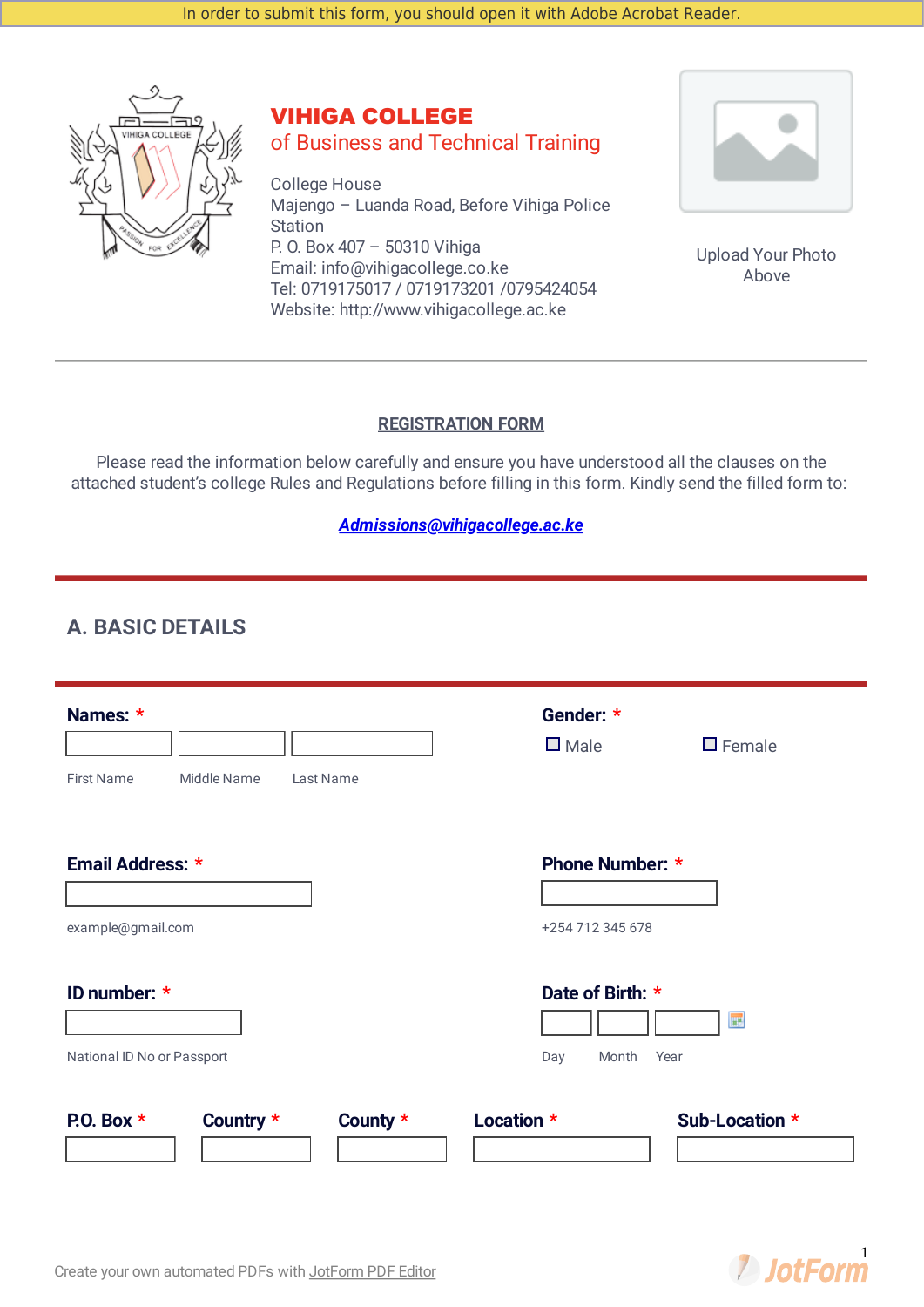## **B. EDUCATION BACKGROUND**

| <b>School Attended: *</b>              |                                | From Year: *      | To Year: *      |
|----------------------------------------|--------------------------------|-------------------|-----------------|
| <b>Other College Attended, if any:</b> |                                | <b>From Year:</b> | <b>To Year:</b> |
| <b>Mean Grade Attained:</b>            | <b>Qualification Attained:</b> |                   |                 |

# **C. NEXT OF KIN DETAILS**

| <b>Names:</b>     |                                                                                    |               | <b>Relationship:</b> |
|-------------------|------------------------------------------------------------------------------------|---------------|----------------------|
| <b>First Name</b> | Middle Name<br>Last Name                                                           |               |                      |
| <b>Phone No:</b>  |                                                                                    | P.O. Box      |                      |
|                   |                                                                                    |               |                      |
|                   |                                                                                    |               |                      |
|                   | <b>D. COURSE APPLICATION DETAILS</b>                                               |               |                      |
|                   |                                                                                    |               |                      |
|                   | How did you get to know about Vihiga College of Business and Technical Training? * |               |                      |
| $\Box$ Relatives  | $\Box$ Friends                                                                     | $\Box$ Radio  | $\square$ TV         |
| $\Box$ Newspaper  | $\Box$ Billboards                                                                  | $\Box$ School | H                    |

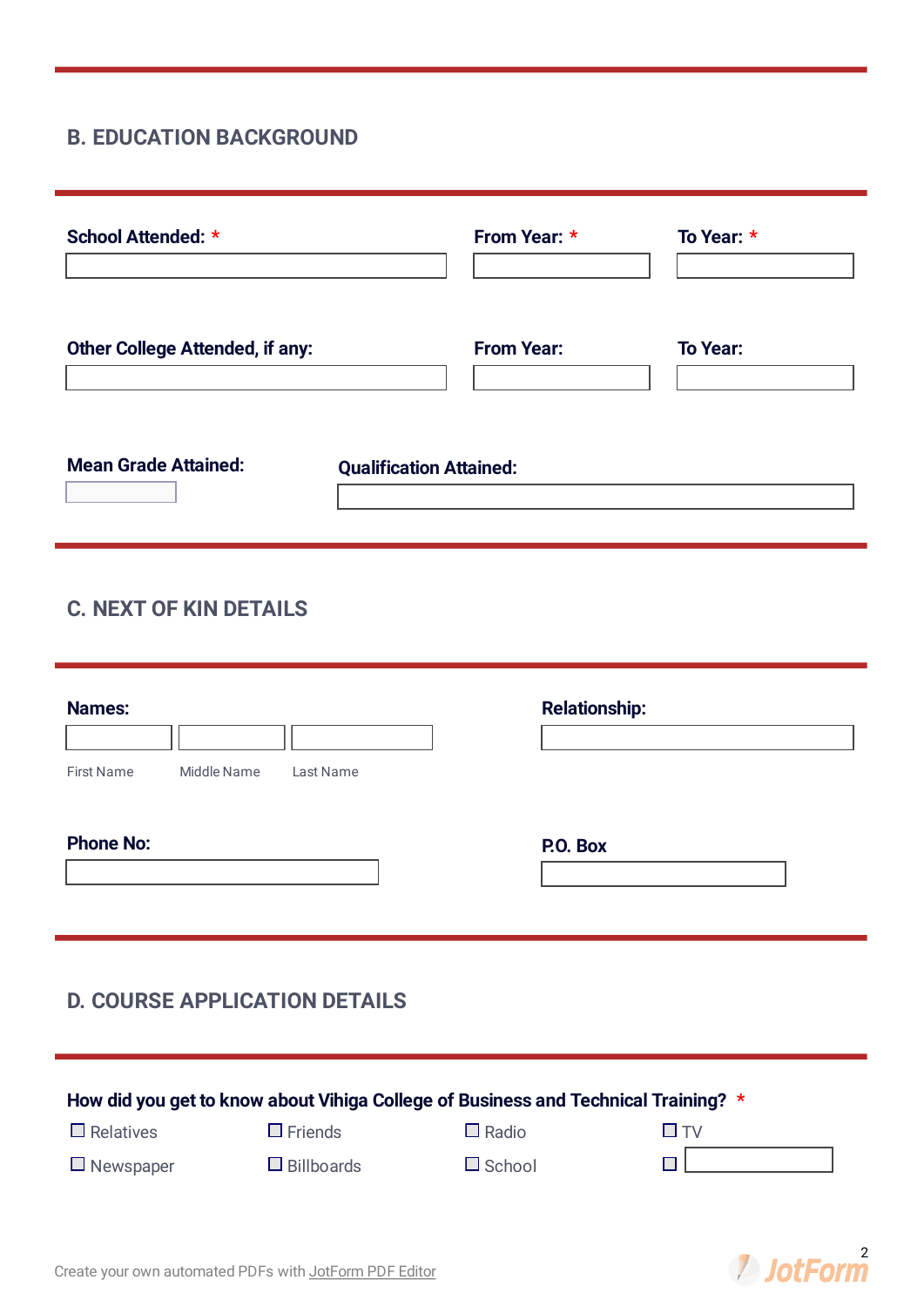| <b>Course Name: *</b>                                                 |                                         |                                            |
|-----------------------------------------------------------------------|-----------------------------------------|--------------------------------------------|
| <b>Registration Date: *</b><br>$\blacksquare$<br>Month<br>Day<br>Year | Course Level: *<br>$\blacktriangledown$ | Course Group: *<br>$\overline{\mathbf{v}}$ |
| <b>E. SPONSOR DETAILS</b>                                             |                                         |                                            |
| <b>Relationship:</b>                                                  |                                         |                                            |
| <b>Names:</b><br><b>First Name</b><br>Last Name                       | Email:<br>example@gmail.com             | <b>Occupation:</b>                         |
|                                                                       |                                         |                                            |

#### **G. DECLARATION**

I **Full Names: \***

confirm and agree that I have read the Terms and Conditions of Admission together with the Student Rules and Regulation and shall abide with the said Terms and Conditions of Admission and Student Rules and Regulation.

I agree that I will not take any action against the College in the event of clause F -3 above, action taken against me as a result of default in payment.

I declare that the particulars in this document are true to the best of my knowledge, and I have not willfully suppressed any material fact. Any misrepresentation or omission of information will render me ineligible for student admission.

| Date: |  |  |
|-------|--|--|
|       |  |  |

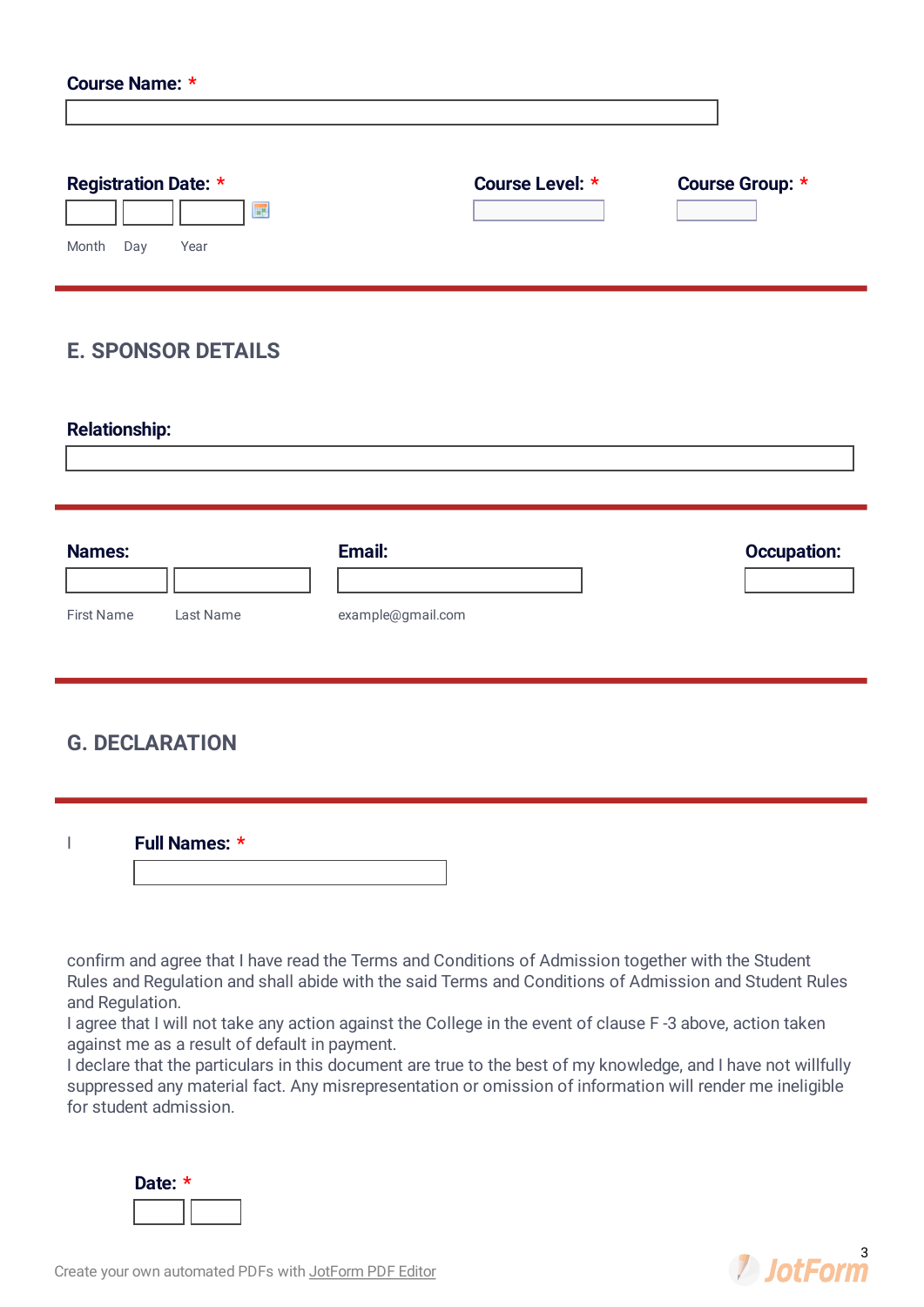**Signature:**

| Day<br>Month                                                                                                                                                                            |                                                                      |
|-----------------------------------------------------------------------------------------------------------------------------------------------------------------------------------------|----------------------------------------------------------------------|
|                                                                                                                                                                                         |                                                                      |
| <b>H. FOR OFFICIAL USE ONLY</b>                                                                                                                                                         |                                                                      |
| REGISTRATION FORM STATUS (Check when complete) Received documents<br>$\Box$ 2 passport size photos<br>$\Box$ Copy of KCSE results slip<br>$\Box$ Copy of other educational testimonials | □ Copy of National ID received<br>$\Box$ Copy of KCPE results slip   |
| <b>INFOMIS</b><br>$\Box$ Student registered.<br>$\Box$ Student enrolled<br>$\Box$ Initial receipt printed                                                                               | $\Box$ Sponsor added<br>$\Box$ Invoice printed<br>П                  |
| <b>Names:</b><br><b>First Name</b><br>Last Name                                                                                                                                         | <b>Position:</b>                                                     |
| Date:<br>噩<br>Month<br>Year<br>Day                                                                                                                                                      | <b>Signature:</b>                                                    |
| <b>Supervisor Sign Off:</b><br><b>Position:</b><br><b>First Name</b><br>Last Name                                                                                                       | <b>Signature:</b><br>Date:<br>$\blacksquare$<br>Month<br>Day<br>Year |